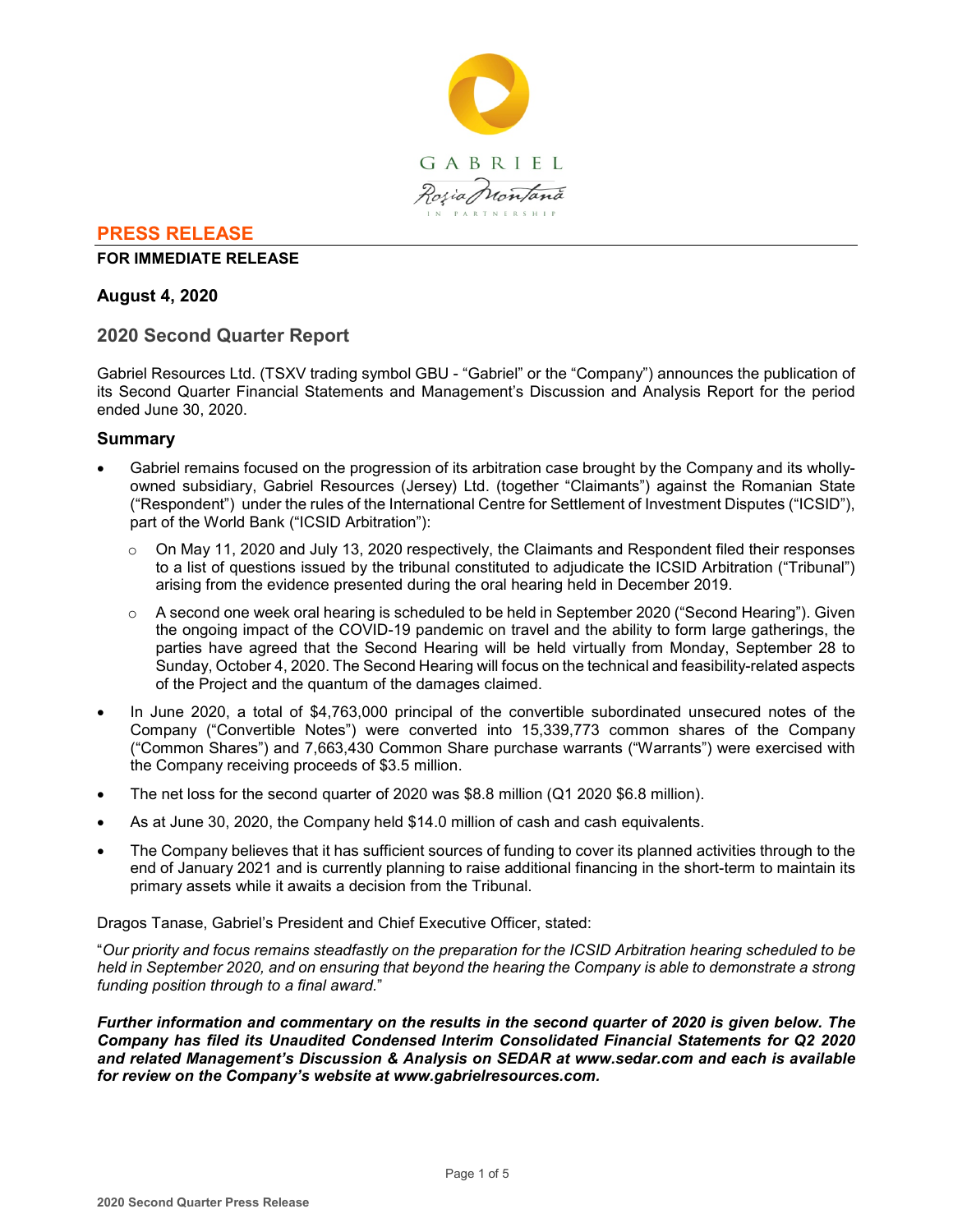For information on this press release, please contact:

Dragos Tanase President & CEO Phone: +40 730 399 019 dt@gabrielresources.com Richard Brown Chief Financial Officer Mobile: +44 7748 760276 richard.brown@gabrielresources.com

*Neither TSX Venture Exchange nor its Regulation Services Provider (as that term is defined in policies of the TSX Venture Exchange) accepts responsibility for the adequacy or accuracy of this release.*

# **Further Information**

#### **Impact of Coronavirus**

• With respect to the outbreak of the novel coronavirus (COVID-19), Gabriel has carefully considered the impact, noting the widespread disruption to normal activities and the uncertainty over the duration of this disruption. The highest priority of the Board of Directors is the health, safety and welfare of the Group's employees, contractors and community members. Gabriel recognizes that the situation is extremely fluid and is monitoring the relevant recommendations and restrictions on travel. At this time, these recommendations and restrictions do not significantly impact Gabriel's ability to continue the ICSID Arbitration process (other than a change to a virtual format for the Second Hearing) or conduct the limited operations in Romania. As previously announced, the Group is currently seeking new investment and the Group is also looking to sell its long lead-time equipment. The market and timing for each initiative may be adversely affected by the effects of COVID-19. As appropriate, Gabriel will make the necessary adjustments to the work processes required to maintain the ICSID Arbitration calendar and, should the disruption last for an extended duration, review certain planned activities in Romania and take remedial actions, if it is determined to be necessary or prudent to do so.

#### **Status of the ICSID Arbitration**

- The ICSID Arbitration seeks compensation for all of the loss and damage suffered by the Claimants, resulting from the Respondent's wrongful conduct and its breaches of the protections afforded by certain treaties for the promotion and protection of foreign investment to which Romania is a party, including against expropriation, unfair and inequitable treatment and discrimination in respect of the Roșia Montană gold and silver project and the valuable gold, silver and porphyry copper deposits defined in the neighboring Bucium concession area ("Projects") and related licenses.
- The Company is well advanced in the ICSID Arbitration process. To date, and in accordance with the procedural timelines established by the Tribunal, the parties have exchanged a number of substantial written submissions and participated in the first hearing on the merits of the claim, which was held in Washington D.C. between December 2 and December 13, 2019 ("Hearing").
- On March 10, 2020, the Tribunal issued Procedural Order No. 27 whereby it set out a list of further questions arising from the evidence presented during the Hearing ("Tribunal's Questions"). The Tribunal subsequently issued Procedural Orders No. 28 and No. 31 whereby the parties were instructed to respond to the Tribunal's Questions in a sequential manner. The Claimants and the Respondent filed their responses to the Tribunal's Questions on May 11, 2020 and July 13, respectively.
- On April 10, 2020, the Claimants and the Respondent filed their comments on a written submission to the Tribunal by the European Commission as a "non-disputing party" in the ICSID Arbitration.
- An additional one week oral hearing has been scheduled for the week commencing September 28, 2020. Given the ongoing impact of the COVID-19 pandemic on travel and the ability to form large gatherings, the parties have agreed that the Second Hearing will be held virtually. The parties have reached agreement on a joint proposed protocol for the conduct of the Second Hearing to be held from Monday, September 28 to Sunday, October 4, 2020. The Second Hearing will focus on the technical and feasibility-related aspects of the Project and the quantum of the damages claimed, with further related testimony from certain of the parties' fact and expert witnesses.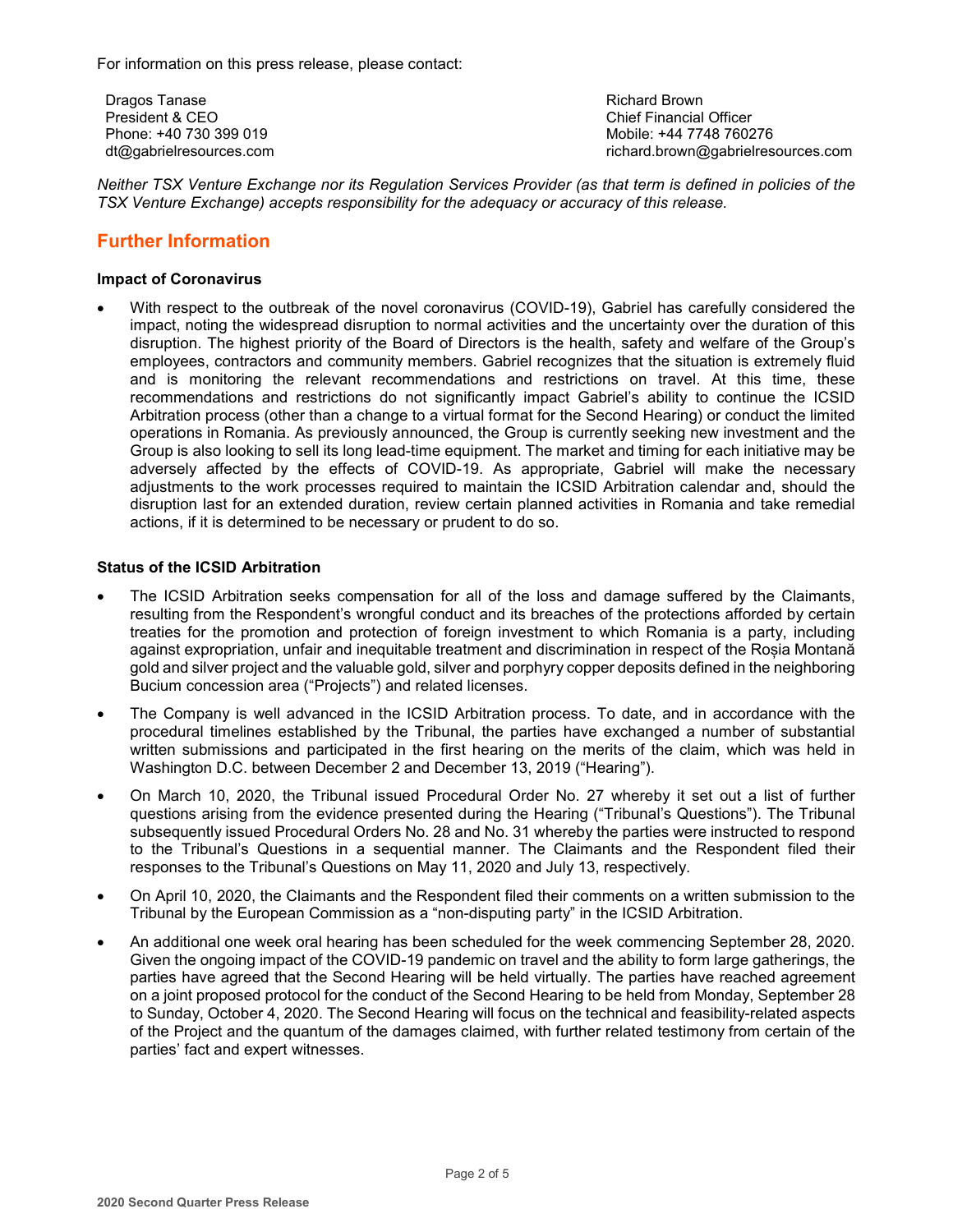#### **UNESCO World Heritage**

- As previously disclosed, Gabriel has provided notice to Romania of a dispute under the Treaties with regard to Romania's application to UNESCO in relation to Roşia Montană and has reserved its right to commence a further arbitration if warranted accordingly (the "Notice").
- In the Notice, Gabriel confirmed that it is prepared to cooperate in good faith at a senior level with the Romanian Government and other authorities in a process of consultation with regard to the UNESCO application. Gabriel is hopeful that Romania will engage constructively, however, Romania has yet to respond to the Notice.
- The issuance of the Notice does not in any way interfere with Gabriel's pursuit of the ICSID Arbitration. The Company remains focused on the progression and conclusion of the ICSID Arbitration.

## **VAT Assessment**

- As previously reported, an assessment of a liability for value added tax in the amount of RON 27m (approximately \$8.6 million) ("VAT Assessment") was levied against Roșia Montană Gold Corporation S.A. ("RMGC"), together with a further demand in respect of RON 18.6 million (approximately \$6.0 million) of related interest and penalties, by the Romanian National Agency for Fiscal Administration ("ANAF"). The VAT Assessment relates to VAT refunds previously claimed and received by RMGC from the Romanian tax authorities in respect of RMGC's purchase of goods and services from July 2011 to December 2015.
- On February 6, 2019, the Alba Court of Appeal (Division for Administrative and Tax Claims) ruled in favour of RMGC's annulment challenge of the VAT Assessment. ANAF subsequently filed an appeal against this decision with the High Court of Cassation and Justice, and the first hearing date has been set as December 2, 2020. RMGC is contesting this appeal and a stay of enforcement granted by the Alba Iulia Court of Appeal remains in effect for the VAT Assessment and for the interest and penalties demand.
- RMGC intends to pursue all available legal avenues to challenge the VAT Assessment along with the interest and penalties and to fully protect its rights and assets.

#### **Liquidity and Capital Resources**

- Cash and cash equivalents at June 30, 2020 were \$14.0 million.
- The Company's average monthly cash usage during Q2 2020 was \$1.7 million (Q1 2020: \$3.3 million), a reduced run-rate primarily reflecting (i) the settlement in Q1 2020 of \$5.7 million of accruals for 2019 costs relating to the ICSID Arbitration following the intense activity preparing for and attending the Hearing in December 2019 that was not repeated in the second quarter of the year; (ii) costs associated with ICSID Arbitration related activities in the first and second quarters of 2020, including preparing responses to the Tribunal's Questions, an additional rebuttal submission and a response to a written submission to the Tribunal by the European Commission as a "non-disputing party"; and consistent cost overheads required to maintain the Romanian assets in good standing and compliance with operational and regulatory obligations in the quarter.
- In June 2020, \$4,763,000 principal of the Convertible Notes were converted by a holder into Common Shares (at a conversion price of \$0.3105 per Common Share) and the holder exercised 7,663,430 Warrants, at an exercise price of \$0.46. The conversion of the Convertible Notes and exercise of the Warrants resulted in the issuance of an aggregate of 23,008,203 Common Shares with the Company receiving proceeds of \$3,527,478 from the Warrant exercise.
- The Company believes that it has sufficient sources of funding to enable the Group to maintain its primary assets, including its License and associated rights and permits, and to fund general working capital requirements together with the material estimated costs associated with the Company advancing the ICSID Arbitration through the Second Hearing to the end of January 2021. Notwithstanding, there can be no assurances that the ICSID Arbitration will advance in a customary or predictable manner or within any specific or reasonable period of time.
- However, the Company does not have sufficient cash to fund either the development of the Project or all the long-term activities required to see the ICSID Arbitration through to its conclusion, including any potential annulment proceeding and/or litigation to enforce any award. Accordingly, Gabriel is currently planning to raise additional financing in the short-term to maintain its primary assets while it awaits a decision from the Tribunal and thereafter further funds to pursue the ICSID Arbitration to its conclusion.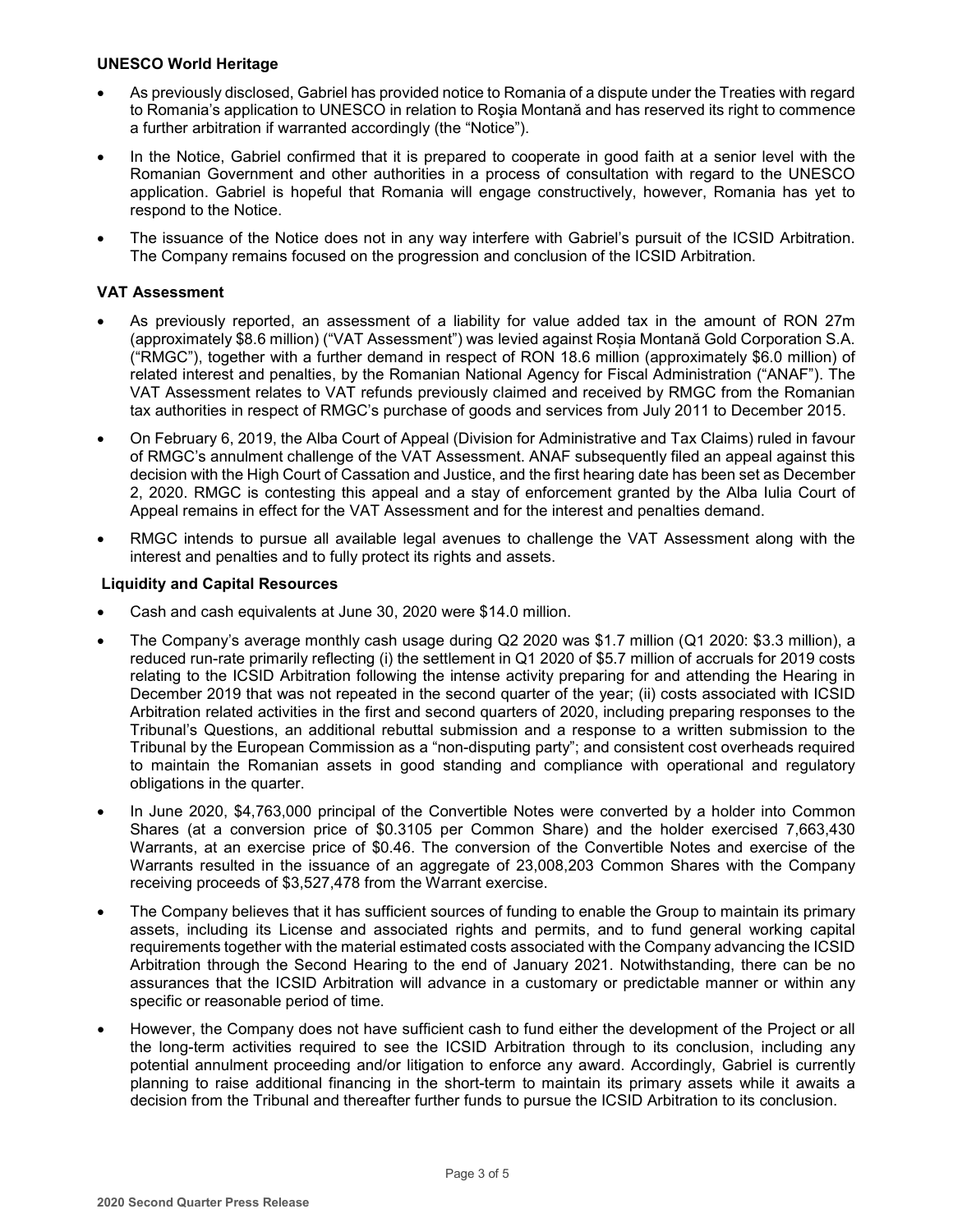#### **Financial Performance**

• The net loss for the second quarter of 2020 was \$8.8 million, an increase of \$1.4m from a loss of \$7.4 million in the corresponding period in 2019, primarily due to ICSID Arbitration related costs for the quarter being \$1.2m higher than in the 2019 period due to increased activities in Q2 2020, including preparing responses to the Tribunal's Questions and a response to a written submission to the Tribunal by the European Commission as a "non-disputing party", and \$0.3 million higher finance costs in Q2 2020 when compared to the same period in 2019 due to the interest component of the Convertible Notes increasing as the liability to repay those Convertible Notes increases over the period to maturity.

#### **Annual General Meeting**

• The Company intends to hold its annual general meeting of shareholders on Thursday, September 17, 2020 in Vancouver ("AGM"). The items of business to be considered at the AGM will be described in the notice of the AGM, and the accompanying Management Information Circular, which the Company will file under its profile on SEDAR at www.sedar.com.

#### **About Gabriel**

Gabriel is a Canadian resource company listed on the TSX Venture Exchange. The Company's principal focus has been the exploration and development of the Roșia Montană gold and silver project in Romania. The Roşia Montană Project, one of the largest undeveloped gold deposits in Europe, is situated in the South Apuseni Mountains of Transylvania, Romania, an historic and prolific mining district that since pre-Roman times has been mined intermittently for over 2,000 years. The exploitation license for the Roşia Montană Project is held by Roșia Montană Gold Corporation S.A., a Romanian company in which Gabriel owns an 80.69% equity interest, with the 19.31% balance held by Minvest Roșia Montană S.A., a Romanian state-owned mining company.

Upon obtaining the License in June 1999, the Group focused substantially all of their management and financial resources on the exploration, feasibility and subsequent development of the Roşia Montană Project. Despite the Company's fulfilment of its legal obligations and its development of the Roşia Montană Project as a high-quality, sustainable and environmentally-responsible mining project, using best available techniques, Romania has blocked and prevented implementation of the Roşia Montană Project without due process and without compensation. Accordingly, the Company's current core focus is the ICSID Arbitration. For more information please visit the Company's website at **www.gabrielresources.com**.

#### **Forward-looking Statements**

This press release contains "forward-looking information" (also referred to as "forward-looking statements") within the meaning of applicable Canadian securities legislation. Forward-looking statements are provided for the purpose of providing information about management's current expectations and plans and allowing investors and others to get a better understanding of the Company's operating environment. All statements, other than statements of historical fact, are forward-looking statements.

In this press release, forward-looking statements are necessarily based upon a number of estimates and assumptions that, while considered reasonable by the Company at this time, are inherently subject to significant business, economic and competitive uncertainties and contingencies that may cause the Company's actual financial results, performance, or achievements to be materially different from those expressed or implied herein. Some of the material factors or assumptions used to develop forward-looking statements include, without limitation, the uncertainties associated with: the ICSID Arbitration, actions by the Romanian Government, conditions or events impacting the Company's ability to fund its operations (including but not limited to the completion of further funding noted above) or service its debt, exploration, development and operation of mining properties and the overall impact of misjudgments made in good faith in the course of preparing forward-looking information.

Forward-looking statements involve risks, uncertainties, assumptions, and other factors including those set out below, that may never materialize, prove incorrect or materialize other than as currently contemplated which could cause the Company's results to differ materially from those expressed or implied by such forward-looking statements. Any statements that express or involve discussions with respect to predictions, expectations, beliefs, plans, projections, objectives, assumptions or future events or performance (often, but not always, identified by words or phrases such as "expects", "is expected", "is of the view", "anticipates", "believes", "plans", "projects", "estimates", "assumes", "intends", "strategy", "goals", "objectives", "potential", "possible" or variations thereof or stating that certain actions, events, conditions or results "may", "could", "would", "should", "might" or "will" be taken, occur or be achieved, or the negative of any of these terms and similar expressions) are not statements of fact and may be forward-looking statements.

Numerous factors could cause actual results to differ materially from those in the forward-looking statements, including without limitation:

- the outbreak of the coronavirus (COVID‐19) may affect the Company's operations and/or the anticipated timeline for the ICSID Arbitration;
- the duration, required disclosure, costs, process and outcome of the ICSID Arbitration;
- the advancement of Romania's nomination of the "Roşia Montană Mining Landscape" as a UNESCO World Heritage site;
- changes in the liquidity and capital resources of Gabriel, and/or the group of companies of which it is directly or indirectly parent;
- access to funding to support the Group's continued ICSID Arbitration and/or operating activities in the future;
- equity dilution resulting from the conversion or exercise of new or existing securities in part or in whole to Common Shares;